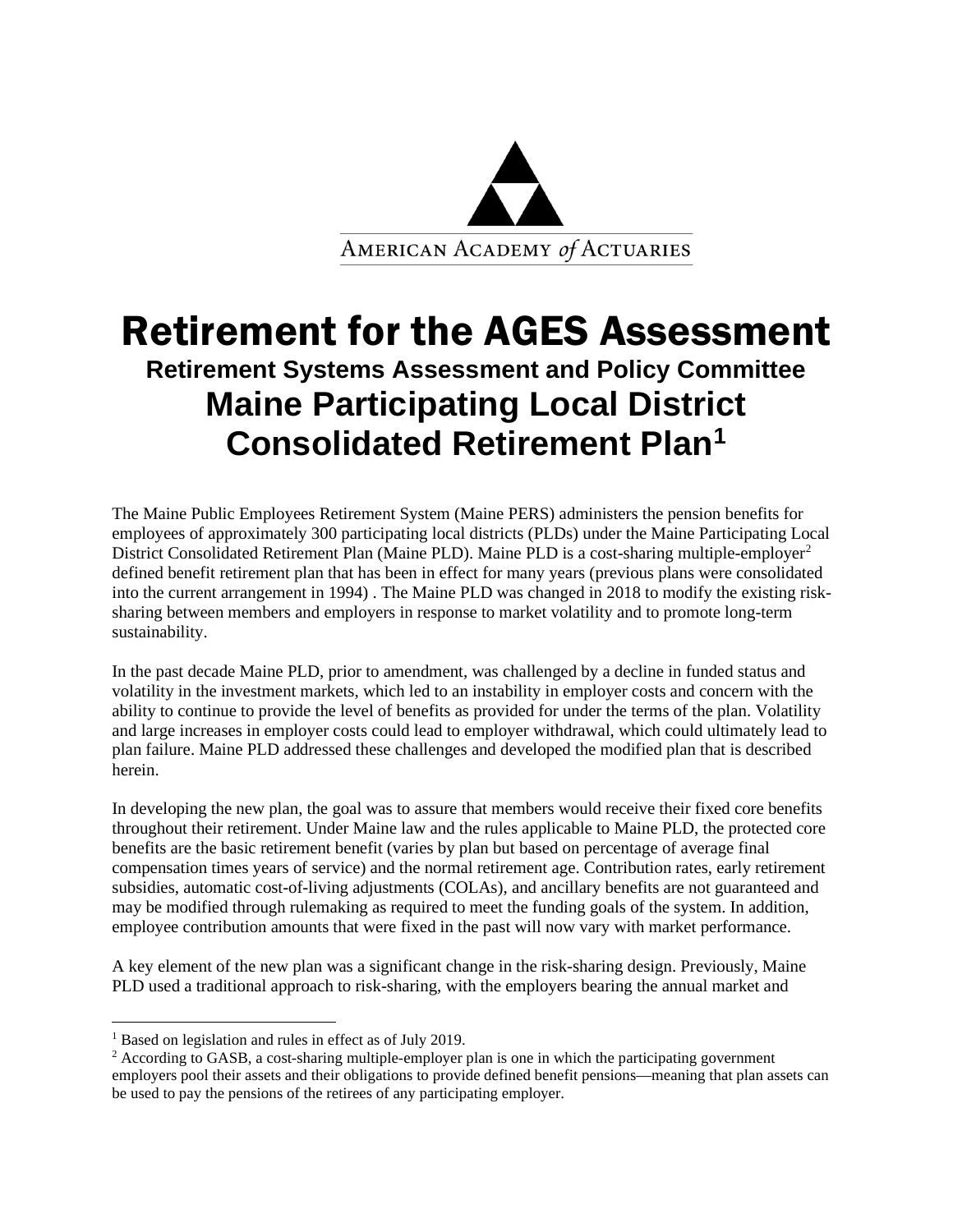experience risk while members and retirees bore the effects of extraordinary market events through ad hoc changes in contribution rates, benefit reductions, and COLA cap reductions. Under the new plan, both employee and employer contribution rates change each year in a similar fashion. Retirees share the risk when experience causes plan costs to exceed the established contribution caps.

The state of Maine established Maine PLD through statute. The Maine PERS Board of Trustees oversees the management and administration of the Maine PLD plan and trust. The board consists of eight members: two active members of the State Employee and Teacher Retirement Program; one retired member of the State Employee and Teacher Retirement Program; one retired member in any plan Maine PERS administers; one active or retired member of Maine PLD; two members selected by the governor who must be qualified through training or experience in the fields of investments, accounting, banking, insurance, or as an actuary; and the Maine state treasurer. [3](#page-1-0) The law also provides for the Maine PLD Advisory Committee to present recommendations for or amendments to the plan to the Maine PERS Board of Trustees.[4](#page-1-1)

There are currently approximately 300 PLDs and 11,700 active members, 9,500 retired members and beneficiaries, 2,400 terminated vested members, and 8,300 inactive members currently entitled to refunds of employee contributions but not an employer-provided benefit. About 8,600 active members participate in three "regular" plans and about 3,100 active members participate in eight "special" plans. About half of plan members participate in Social Security.

- Plan membership is generally mandatory for all employees of a PLD. There are some exceptions for employees covered under other plans, employees covered by Social Security, and for parttime, seasonal, and temporary employees unless the PLD includes them.
- The typical core benefit selected by most PLDs for the "regular" plans is 2% x three-year average final compensation times years of creditable service.
- Plans covering the vast majority of members provide for annual COLAs.
- Normal retirement age under the "regular" plans is age 60 if first membership was on or before June 30, 2014, and age 65 if first membership was on or after July 1, 2014. Normal retirement under most of the "special" plans is either 20 or 25 years of service. Effective July 1, 2019, employee contribution rates were reduced for members of regular plans with normal retirement age of 65,
- Early retirement age and subsidy: Members in the "regular" plans are eligible for early retirement after completing 25 years of service. Early-retirement reduction is 2.125% for each year before normal retirement age if hired before July 1, 2014, and 6% per year if hired after June 30, 2014, for members with at least 20 years of service as of June 30, 2019. For other members, the earlyretirement reductions will be full actuarial costs (approximately 6%-7% per year). A member who elects to defer COLA to normal retirement age will be subject to a smaller early retirement reduction based on calculations performed by the plan's actuary.
- COLA: For members who retire on or after Sept. 1, 2019, the COLA will begin after 24 months of retirement instead of 12 months. The COLA cap is 2.5% for COLAs issued in September 2018

<span id="page-1-0"></span><sup>&</sup>lt;sup>3</sup> There are specific rules pertaining to the selection of the various members. See Title 5, Chapter 421, Subchapter 3, Section 17102 of the Maine Revised Statutes.

<span id="page-1-1"></span><sup>4</sup> The PLD Advisory Committee is composed of 12 members. There are five voting members who are members of labor organizations representing PLD employees; five voting members who represent PLDs; one nonvoting member designated by the governor; and the executive director, who is a nonvoting member. See Title 5, Chapter 427, Section 18802-A for further details.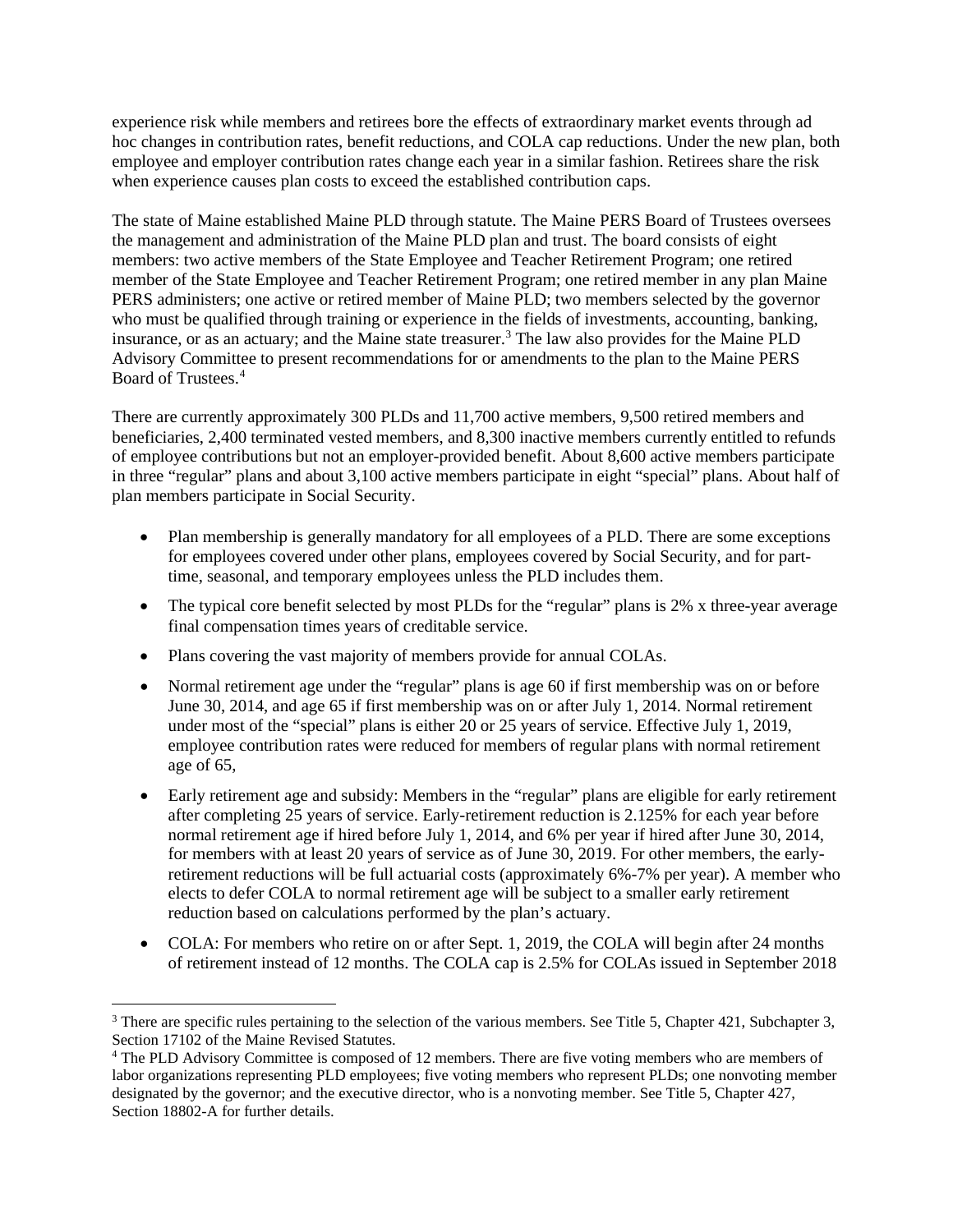or later. A reduced COLA could apply if severe market losses create plan costs that exceed the established employer and member contribution caps.

- Credit for unused sick and/or vacation leave: Effective August 1, 2019, credit for retirement benefits for unused sick and vacation leave is only be available to members who have at least 20 years of creditable service at retirement.
- Retire/rehire subsidy: Effective Oct. 1, 2018,<sup>[5](#page-2-0)</sup> there is an additional contribution of the greater of 5% or the aggregate unfunded actuarial liability rate applicable to a rehire who continues the service retirement benefit while rehired.
- Employee (member) and employer contributions: Member contribution rates, as well as employer contribution rates, vary annually based on market performance and other experience. The normal cost is allocated 58% to the employer and 42% to the employee. The same 58% employer/42% employee allocation applies to any unfunded actuarial liability created beginning July 1, 2018. Effective July 1, 2019, total contribution rates may change year-to-year based on a split of approximately 58% to the employer and 42% to the employee. Both the employer and employee contribution rates are subject to aggregate contribution caps of 12.5% and 9.0%, respectively. In the event the contribution caps apply, the COLA will be temporarily reduced (but not below zero) to maintain cost-neutrality. Subsequent market gains will be phased in to restore participants to full eligibility for future COLAs before being used to reduce contributions . The contribution rate caps apply to the plan in the aggregate but the sub-plans will have different caps and minimums. Also effective July 1, 2019, member contribution rates for the "regular" plans are lower for members who joined on or after July 1, 2014, in order to reflect their older retirement age.
- Withdrawal liability: Maine PLD incorporates new specific provisions to calculate withdrawal liability. A PLD's withdrawal liability is based on the allocated portion (based on covered payroll) of the plan's pooled unfunded actuarial liability at time of withdrawal. The withdrawing PLD may pay the liability in a lump sum or, if permitted by the plan administrator, amortize it over a period of up to 30 years at the actuarial assumed rate of return used in the valuation immediately preceding the withdrawal. Withdrawal provisions under the Maine PLD are different from those under many public plans. Maine PLD is not a mandatory plan; employers join voluntarily and can decide to exclude new members at any time. If an employer makes such an election, all current active members may stay in the plan and continue to accrue benefits. The employer and active employees continue to make their required contributions. There is no withdrawal liability determination until the employer has no active members in the plan.

In addition to the specific benefit and contribution changes, Maine PLD has incorporated changes in asset allocation, valuation interest rate, and amortization of actuarial gains and losses to limit market risk and volatility of contributions and enhance sustainability of the plan. There is a goal to reduce the overall level of risk to the Maine PLD over time as conditions permit.

#### **Comments on Changes Made in 2018 and 2019**

The provisions described above, and which are used for the assessment below, reflect the plan in effect after the changes made in 2018 and 2019. The changes made included reductions in early-retirement subsidies, reduction in COLA provisions, limits on credit for unused sick and/or vacation leave, assessing appropriate actuarial costs for retire/rehire situations, and changing both employer and employee contributions to improve sharing of risk of the plan. The reductions made were to help ensure sustainability of the plan; they were not made to directly reduce costs.

<span id="page-2-0"></span><sup>5</sup> Effective date delayed to June 30, 2021, for retirees who already returned to work on Oct. 1, 2018.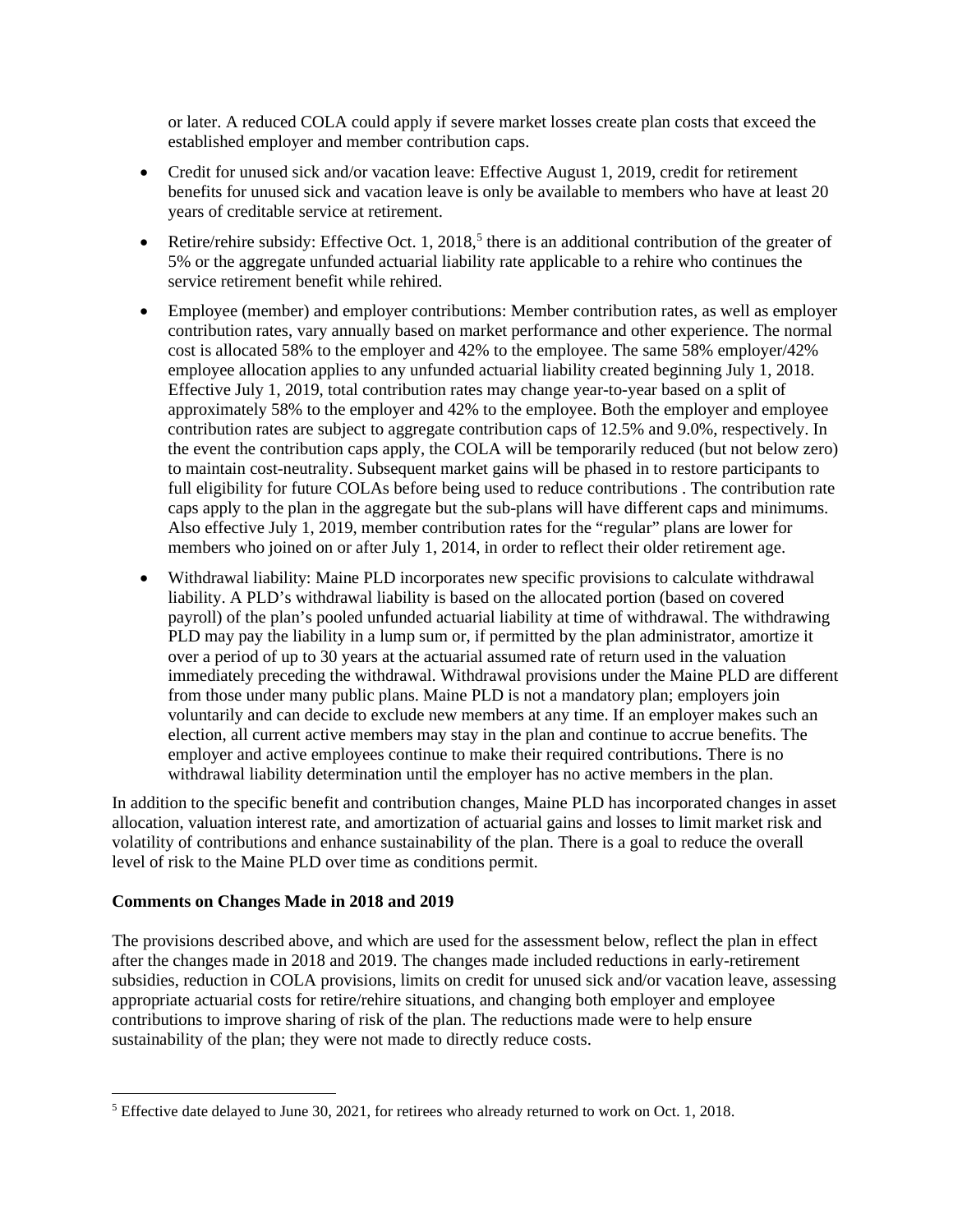The changes were adopted after a thorough and lengthy process that included communications with all stakeholders (active and inactive members, employers, retirees, as well as the Legislature). Part of the process was to make sure that the amended plan met the needs of both employers and employees and that both groups wanted to keep the defined benefit plan. The structure of the Maine PERS Board of Trustees and the PLD Advisory Committee also assured input and review from all stakeholders. Because of this effort, the changes were in large part acceptable to all parties.

# **Overall Grade: A-**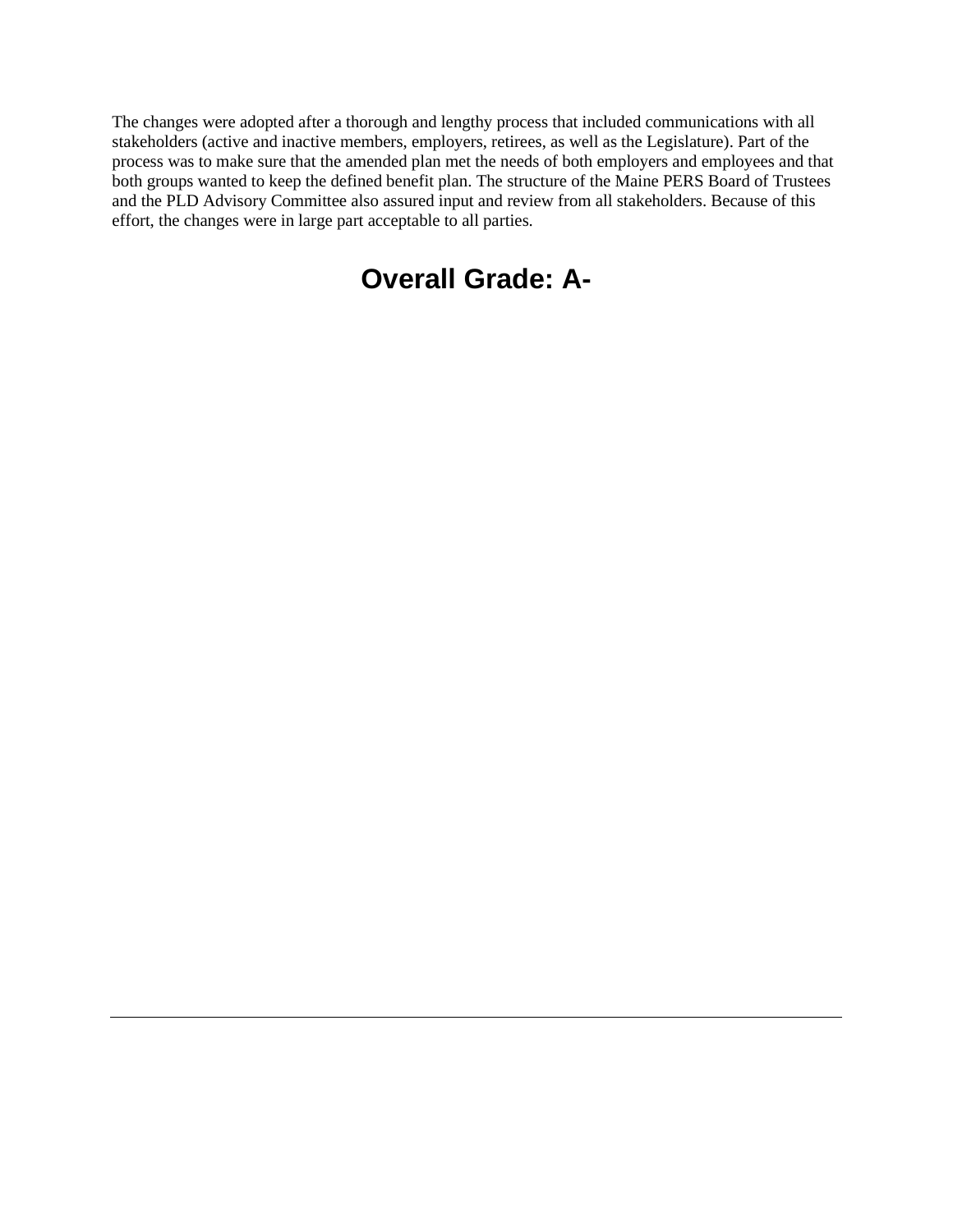# **Alignment**

### **A-**

### **Description**

- Aligns each stakeholder's role with their skills.
- Redefines employer's role by placing responsibility for important roles with those appropriate entities.
- Helps individuals by structuring their choices to be well-defined and enhance good decision-making.
- Develops systemic ways to enhance financial security through appropriate levels of laws and regulations.

### **Application of Principles**

+ Board of Trustees specifically includes two appointed trustees with appropriate expertise—i.e., two appointed trustees qualified through training or experience in the fields of investments, accounting, banking, insurance, or as an actuary—and the Maine state treasurer.

+ This is a defined benefit plan with mandatory employee and employer contributions, subject to welldefined laws and regulations of the state of Maine.

+ Provides lifetime income.

+ Plan has several safeguards designed to protect security of members.

+ Participating employers' responsibility is limited to selecting plan and making employer contributions.

- Potential challenge in communicating to plan members the possibility of reduced COLA and increase in member contributions due to plan funded status.

\* Not clear if members will have adequate information to make personal, informed decision as to whether to defer COLA at early retirement.

#### **Legend**

**(+)** feature meets principles

**(-)** feature does not meet principles

**(\*)** feature where there is not enough information to determine impact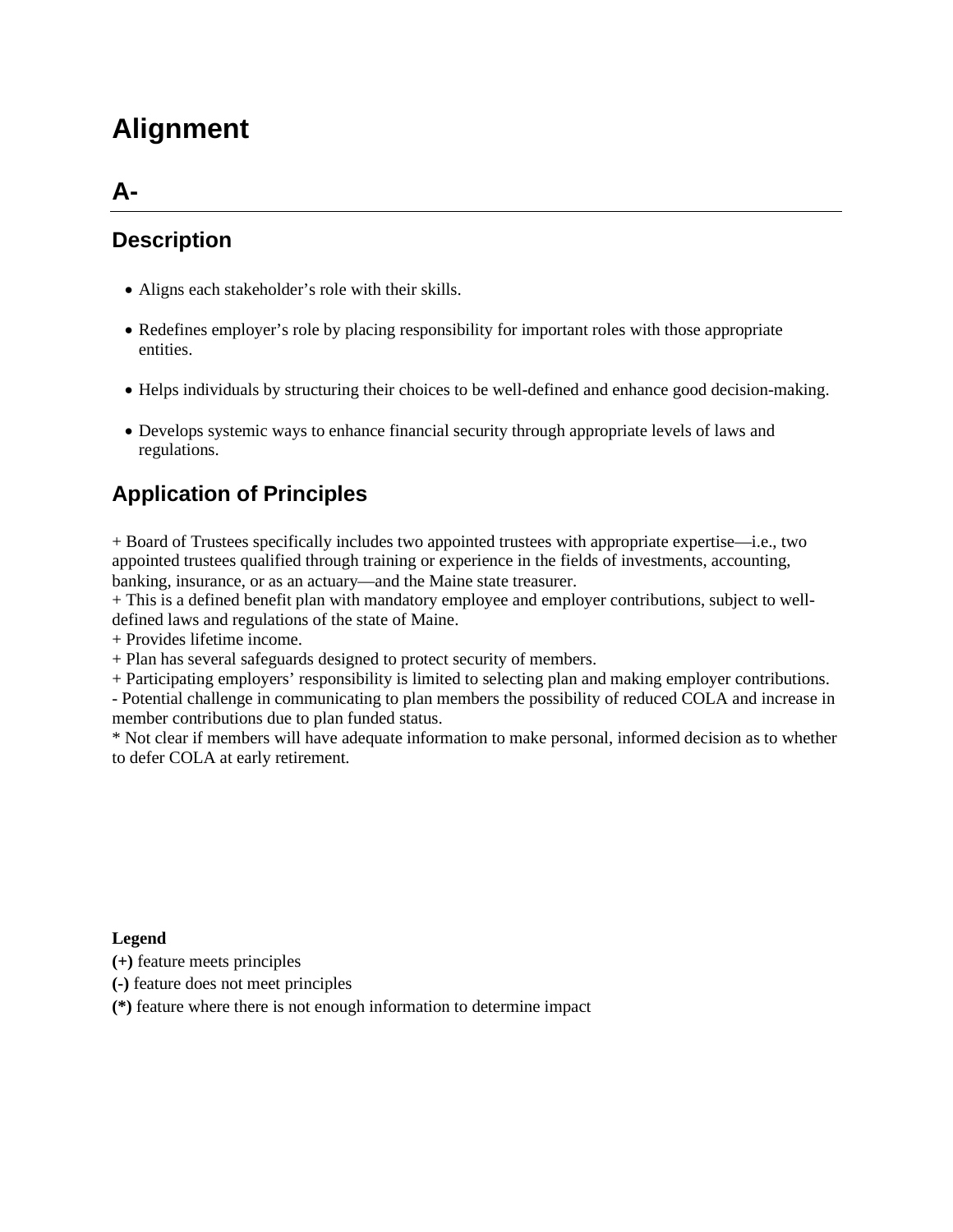# **Governance**

## **A-**

### **Description**

- Clearly defines roles and responsibilities, and acts in accordance with them.
- Reduces real and potential conflicts of interest.
- Recognizes and manages competing needs.
- Staffs boards with financial and other professionals who possess relevant expertise.

### **Application of Principles**

+ Roles are clearly defined in law, with state Legislature serving as plan sponsor and Board of Trustees overseeing management and administration of the plan/trust.

+ Board of Trustees includes all stakeholders (including active and inactive members) and appropriate expertise through inclusion of two appointed trustees qualified through training or experience in the fields of investments, accounting, banking, insurance, or as an actuary, and the Maine state treasurer.

+ PLD Advisory Committee provides another level of oversight.

+ Staff of Maine PERS handles administration of the plan and includes appropriate professionals on staff.

+ There are internal investment professionals on staff who coordinate with and oversee external investment managers and consultants.

+ There is a detailed *Governance Manual for Board Responsibilities—Investment Policy for Defined Benefit Plans*.

- Participant members of Board of Trustees may not have adequate experience.

- Potential conflicts of interest with participant members serving on the Board of Trustees.

#### **Legend**

- **(+)** feature meets principles
- **(-)** feature does not meet principles

**(\*)** feature where there is not enough information to determine impact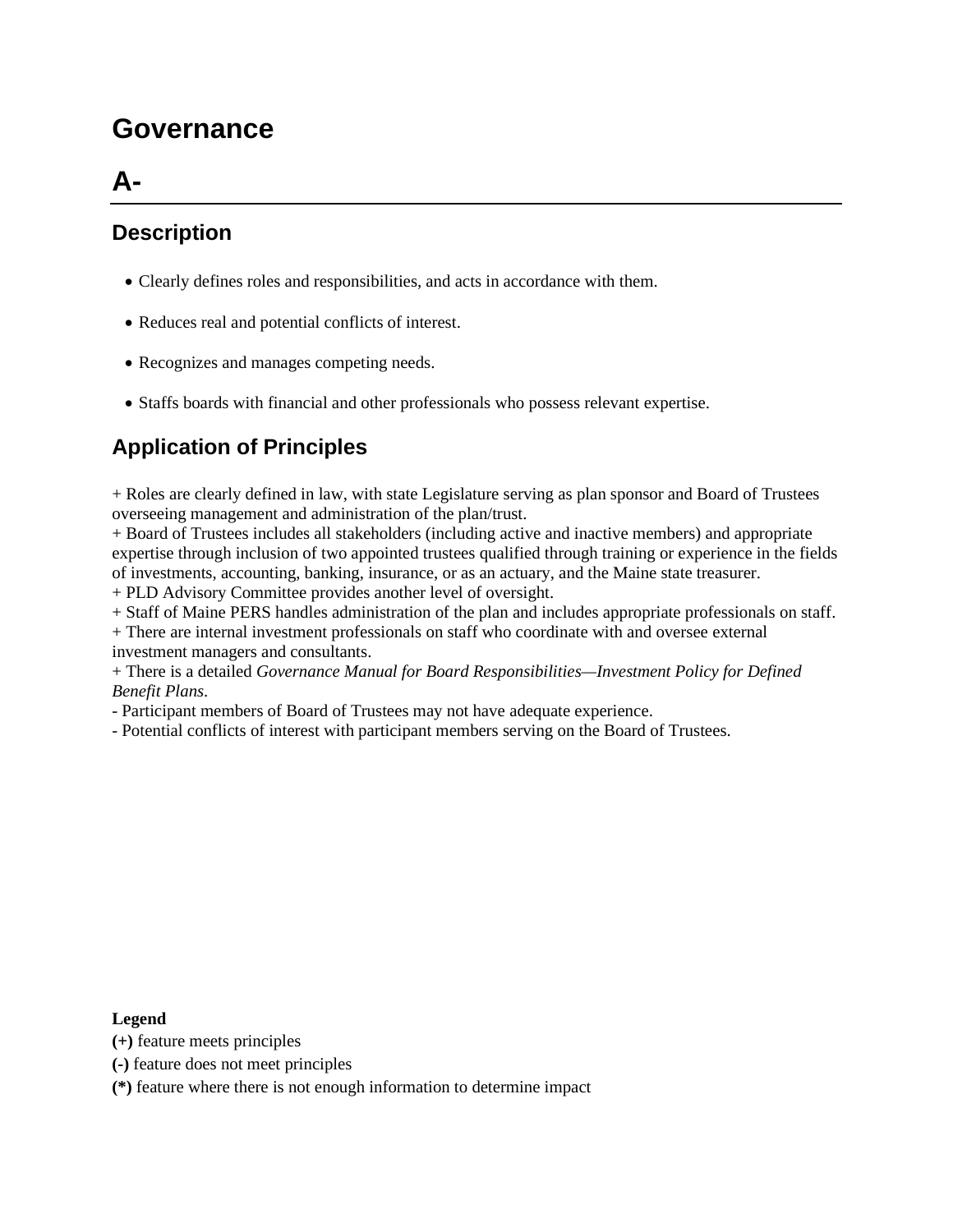# **Efficiency**

### **A-**

### **Description**

- Allows smaller plans to group together, with standard and transparent fees to lower plan costs.
- Provides consistent opportunities to accumulate assets during working lifetime to enhance participation and coverage.
- Minimizes leakage for non-retirement benefits during accumulation and payout phases.
- Encourages pooling and effective risk-sharing so funds can provide lifetime income.
- Incents narrowing the variability of benefits by fostering risk hedging and allowing for pricing benefits and guarantees.

## **Application of Principles**

+ Cost-sharing multiple-employer plan covers approximately 300 participating local districts in Maine. + Provides lifetime income, with pooled longevity risk and limited non-retirement leakage (only lump sums available are refund of member contributions on termination of employment prior to retirement eligibility).

+ Benefit design allows for variability in automatic COLA and in level of employer and member contributions (subject to cap) in adverse market conditions.

+ Assets of Maine PLD are pooled with the three other defined benefit programs under Maine PERS for investment purposes, thereby reducing investment expenses for each individual program.

+ Members have portability within Maine PLD and other Maine PERS defined benefit plans.

**-** Availability of lump sum refund of employee contributions prior to retirement introduces potential leakage due to forfeiture of employer-provided benefit upon vested termination prior to retirement eligibility.

#### **Legend**

- **(+)** feature meets principles
- **(-)** feature does not meet principles
- **(\*)** feature where there is not enough information to determine impact